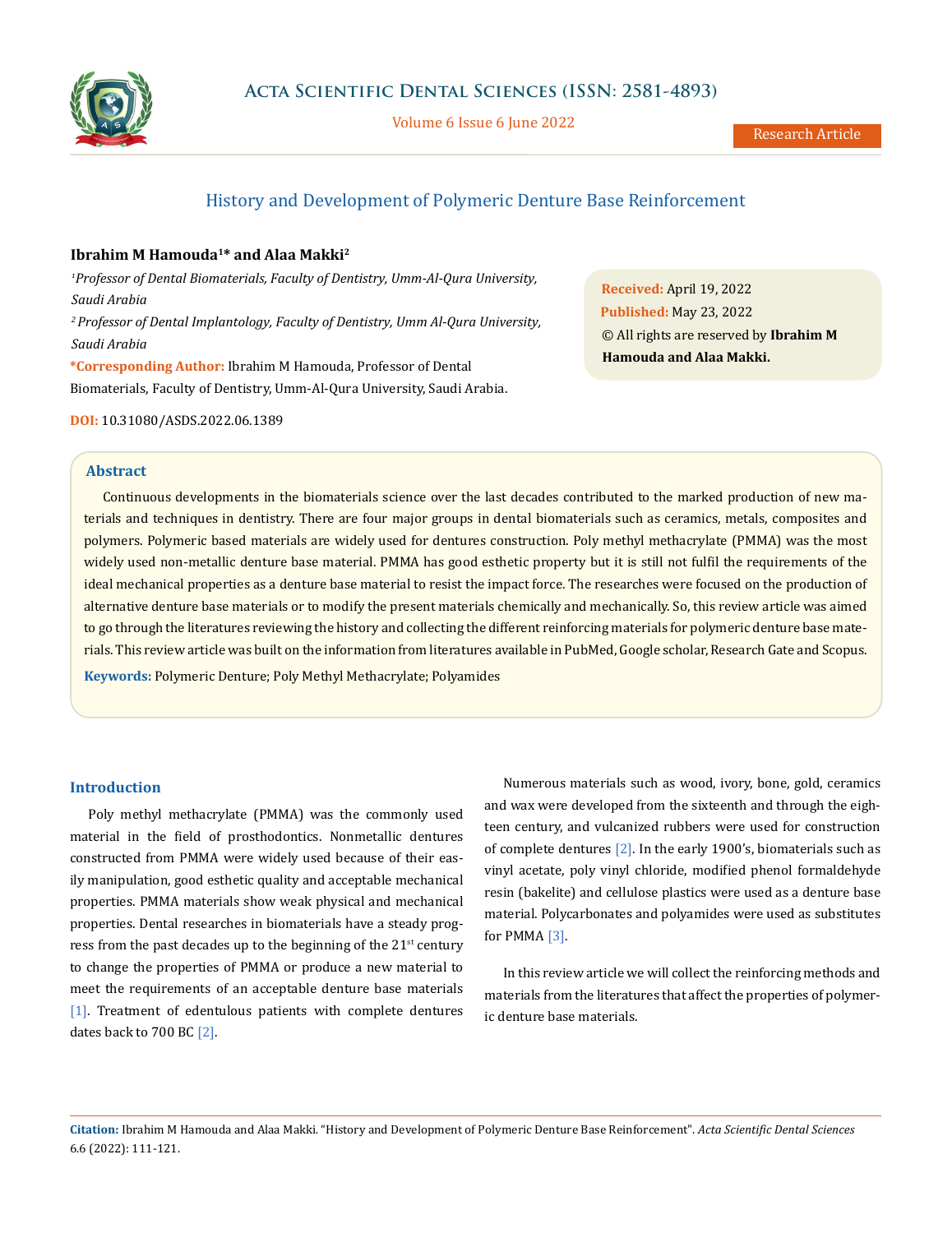## **Materials and Methods**

The article was built from the revision of the PubMed database and Google scholar literatures. The selected researches were readied and their information was analyzed for writing this review.

#### **History and development of polymeric denture materials**

Charles Goodyear in 1839 was introduced the Vulcanite polymeric material as a denture base material. Vulcanite is a cost-effective material, stable in dimensions, comfortable, used for several years up to 1940s when replaced by the acrylic resins. Vulcanite has low density, light in weight, and fabricated easily. Vulcanite is a thermoset material produced by the addition reaction of natural rubber and the Sulphur. The formation of vulcanite was done in a steam pressure vessel. Cross linking was carried between the rubber polymer chains by sulphur bonding to form a rigid, opaque and stable solid [4]. Vulcanite has some disadvantages such as absence of chemical bonding with porcelain teeth, absorb saliva and fluids, dimensionally unstable and poor aesthetics [2].

Celluloid is a natural cellulose polymer introduced as a denture base material in circa, in 1870s. It is a polymeric material made by dissolving nitrocellulose under pressure. Celluloid was produced by plasticizing cellulose nitrate with camphor. It could be pigmented into pink color to match the oral tissues. It has several disadvantages such as discoloration by foods, drinks and tobacco, had unacceptable taste due to the presence of camphor and difficult in repair [2,5].

In 1909s, Dr. Leo Baekeland discovered phenol formaldehyde resin. It is called 'Bakelite' which introduced for use in dentistry in 1924s. Bakelite had excellent aesthetic quality but has some disadvantages such as difficulty in manipulation, difficulty in repair, brittleness, discolored easily and dimensionally unstable  $[2,6]$ .

Poly vinyl chloride was used as a denture base material in 1930s. It is a co-polymer of vinyl chloride and vinyl acetate. It was processed by pressing technique of a heated blank of the material into a mold. It has low mechanical properties, difficulty during polishing, dimensional changes and discoloration. The dimensional instability was caused by release of processing stresses. It shows poor denture hygiene which leads to irritation to the oral tissues [2].

Thermoplastic polyamide (nylon) was introduced in 1950s as alternative to PMMA denture base materials. It is formed by the condensation reaction between a dibasic acid and a diamine. The first form of polyamides has some disadvantages such as roughness, unacceptable color, difficulty in polishing, in repairing and relining of denture, lack of chemical bonding between the denture base and the acrylic teeth, and high-water sorption [7]. They had several advantages such as higher elasticity, higher fracture toughness, higher strength, chemical resistance, and acceptable biological and esthetic properties  $[8]$ . The polyamide resins could be processed by injection-molding. In this system, the resin is supplied in a cartridge which overcome the mixing errors and provide good shape stability, gives high mechanical resistance to aging and reduces contraction [7,8]. Nylon is a crystalline polymer which leads to high strength, high heat resistance, higher ductility, and lack of solubility in solvents [9].

Poly methyl methacrylate (PMMA) was introduced in 1937 as denture base material. Since 1940s, it becomes the most widely used material for construction of complete and removable partial dentures [1]. The ideal requirements of PMMA denture base materials are excellent esthetics, good mechanical properties particularly impact strength, flexural strength, modulus of elasticity, hardness, biocompatibility and excellent bonding with artificial teeth, ability to repair. and dimensional stability  $[1]$ . There were several types of polymers such as PMMMA, acetal homo-polymer, and Polyamide resin [10]. PMMA has many advantages such as good aesthetic quality, repair easily, simple fabrication technique, acceptable strength, and low water sorption and solubility [2].

Poly-methyl methacrylate still have numerous disadvantages such as low mechanical properties, high dimensional changes, porosity, bad thermal conductivity, discoloration with time, radiolucent materials, irritation from residual monomer and questionable biocompatibility  $[11]$ . To overcome the disadvantages of the conventional poly methyl methacrylate denture materials, continuous development in the field of polymerizable dental resins resulted in the production of alternative thermoplastic resin material such as epoxy resins, polyamides (nylon) in 1950s, polystyrene in 1948s, acetal resins in 1971s, polycarbonate resins. The most important characteristics of thermoplastic resins are, they were monomer free, non-allergic, biocompatible, nontoxic, enhanced esthetic, and could be injected into a mold using special devices [5].

**Citation:** Ibrahim M Hamouda and Alaa Makki*.* "History and Development of Polymeric Denture Base Reinforcement". *Acta Scientific Dental Sciences*  6.6 (2022): 111-121.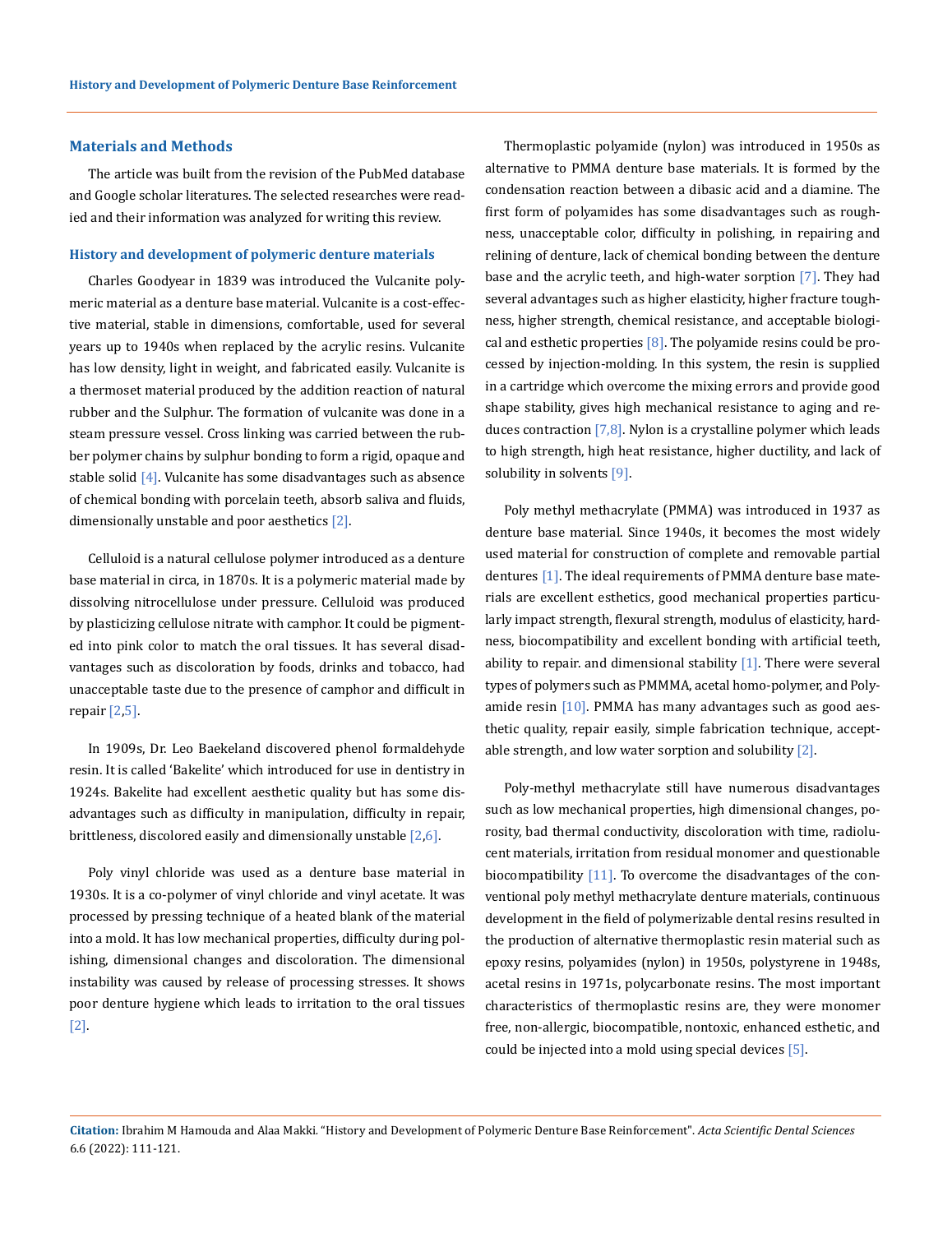Polyamide is a thermoplastic, crystalline polymer. Polyamide has some disadvantages such as surface roughness, discoloration, water sorption, warpage, bacterial contamination, and difficulty during polishing [5]. Acetal is a thermoplastic homo-polymer of poly(oxymethylene). Acetal was developed with the polyurethane and polycarbonate. Acetal resins are produced from polymerization of formaldehyde. These resins characterized by high hardness, high toughness, rigid, good biocompatibility, low coefficient of friction, and high fatigue resistance  $[4,5]$ .

Progressive development of dental biomaterials in the polymer field resulted in the appearance of a new thermoplastic material in the market known as Vertex ThermoSens. Vertex ThermoSens denture base material has higher flexural strength [12]. Vertex ThermoSens is a thermoplastic, monomer-free, rigid material, so, it is suitable for patient unable to wear PMMA dentures. So, it is suitable for patients allergic to residual monomers. It is innovative denture base material, and virtually unbreakable. Its composition based on the microcrystalline polyamide material and pigments. Vertex ThermoSens is based on the injection molding technique using automatic or manual injection device  $[12]$ . Vertex ThermoSens denture base material provides better fitness and unbreakable dentures  $[11,13]$ . These thermoplastic materials are flexible for removable partial dentures because it becomes better and stronger dentures. The flexibility of the thermoplastic materials prevent transfer of stresses from the dentures to the adjacent teeth and tissues. So, it prevents trauma from the partial denture. The color of the thermoplastic denture bases matches the adjacent oral tissues and prevent the use of metal clasps as in the conventional partial dentures  $[12]$ . There was a study that showed no significant difference between Vertex ThermoSens and other conventional denture base material regarding dimensional stability and warpage [13].

New thermoplastic resins which could be used in dentistry have been developed which depend on injection molding technique. The thermos-press injection molding system enables the use of careful processing of the materials to obtain high quality and metal free prosthesis such as Vertex ThermoSens. These new materials are alternatives to PMMA denture base materials. They have good dimensional stability and greater strength than that of the conventional PMMA  $[14]$ . Also they are biocompatible, resistant to fracture, free from residual monomer, and highly accurate. These improved properties were related to the injection molding technique; in which the polymerization shrinkage could be compensated by continuous injection of resin at certain pressure through a carefully controlled procedure [13,14]. Brecrystal is another type of thermoplastic resins that was used as a denture base material which will enthuse the dentist and his patients. This material is manufactured without monomers or catalysts that may cause adverse health drawbacks. This processing technique produce highly dense denture bases, which could be polished quickly and easily to a high luster. The density of the material prevents water absorption and prevents discoloration [14].

The most common failure form of the polymeric denture base materials is the fracture under different forces specially impact, tensile and compressive forces. In order to overcome these drawbacks, high number of researches have been done to improve the mechanical and physical properties of these polymeric materials. Modifications of the polymeric materials as dentures involve the mechanical reinforcement using other materials such as nanofillers, fibers, nanotubes and hybrid materials. These reinforcing materials enhanced the mechanical properties as the flexural strength, cyclic fatigue, impact strength, and wear resistance [15].

In the recent years, complete dentures could be produced using the computer-aided technology has guided the investigational, educational, and clinical abilities for the future In CAD/CAM fabrication techniques. CAD/CAM system becomes available for construction of complete dentures and becomes as an alternative to the conventionally manufactured acrylic resin dentures. These dentures could be milled from fully polymerized acrylic resin blocks [16]. These denture bases not subjected to distortion or shrinkage during processing [17]. Digital Dentures have good denture base fitness and better clinical retention than the conventional dentures, as well as reduced traumatic ulcers which caused by ill fitted dentures. This digital design and automatic processing overcome the manual related errors. CAD/CAM PMMA materials showed higher impact strength, flexural strength, and flexural modulus than that of the conventional heat-cured denture base resins [18].

#### **PEEK**

Polyether ketone (PEEK) is a semi-crystalline polymer (crystallinity = 30-35%). These materials were used as dental and bone implants due to its acceptable glass transition temperature (143°C) and good elastic modulus for the ease of molding to 3D printed materials.

**Citation:** Ibrahim M Hamouda and Alaa Makki*.* "History and Development of Polymeric Denture Base Reinforcement". *Acta Scientific Dental Sciences*  6.6 (2022): 111-121.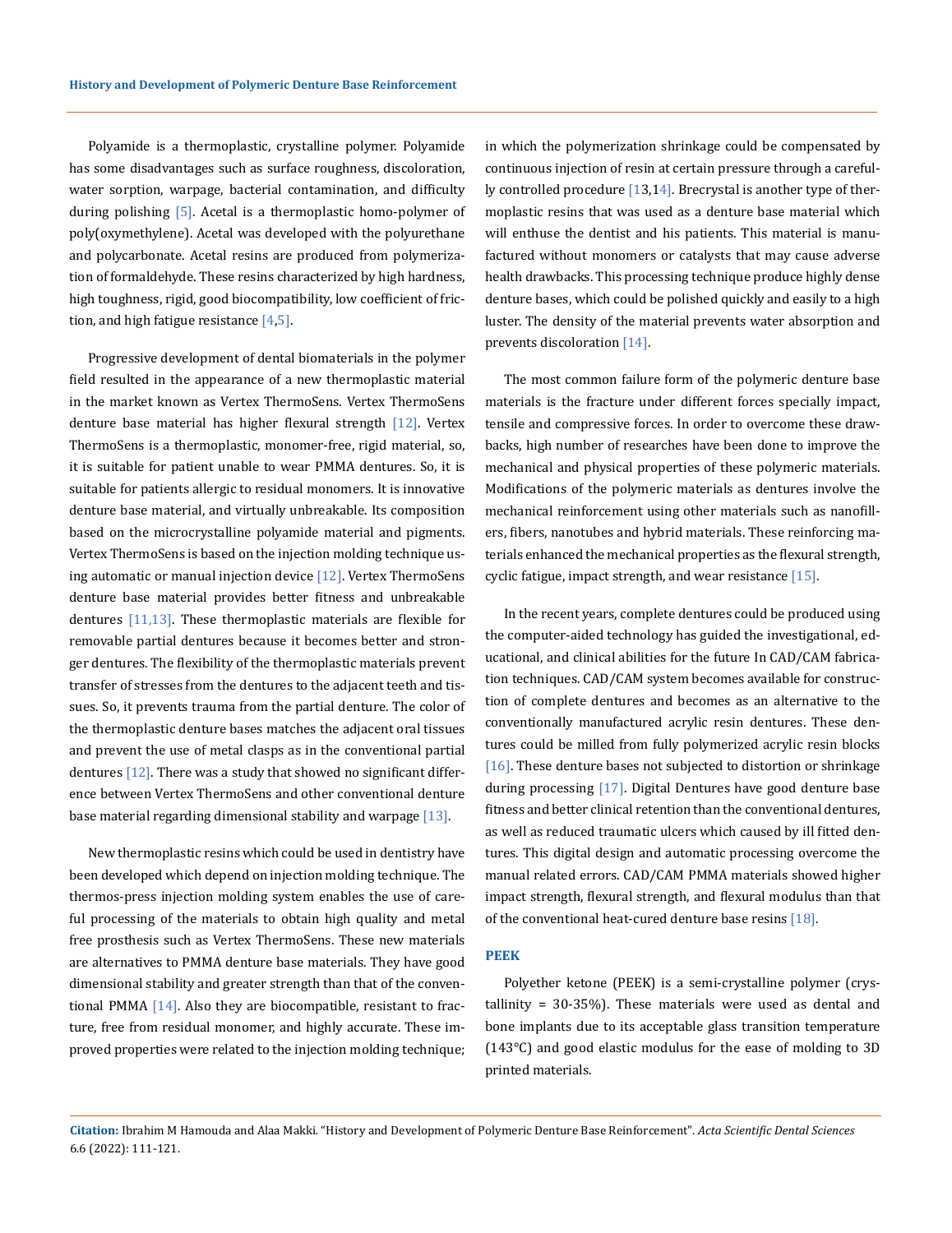Researchers suggested two approaches to strengthen PMMA material. The first approach was to increase the fatigue and impact strengths by addition of butadiene-styrene rubber in the bead polymer [16]. The second approach was the reinforcement of PMMA denture base materials with high modulus fibers such as carbon fibers, glass fibers, ultra-high modulus polyethylene fibers, titanium fillers, silver nanoparticles and zirconium oxide nanoparticles [16,19].

In the past, there were numerous reinforcing materials such as macro fibers, rubbers, and fillers have been used to increase the mechanical properties of the polymeric denture base materials. Continuous development in Nano dentistry resulted in introduction of a new strategies for reinforcing of the dental biomaterials. The interest in the nanostructured biomaterials characterized by high surface area to volume ratio. This nanotechnology improves the interfacial interaction and the specific new chemical, physical, and biological properties. There were numerous studies were done to reinforce the polymeric denture base resins using nanoparticles such as silver, alumina, ceramic, zirconia (ZrO2), and Titania (TiO2). Also, nanotubes and nanofiber were studied [19,20].

Addition of fillers to reinforce PMMA are the most acceptable and cost-effective technique. The fillers added to the resin were ceramic and metal forms to enhance the mechanical, chemical, and thermal properties of PMMA. Improvement of the polymer properties depends on the filler concentration, orientation, morphology, degree of dispersion, and the degree of adhesion to the polymer matrix. These materials have an excellent flexural properties and impact resistance  $[21]$ . Silane coupling agent can change the surface of the inorganic materials to become compatible with the acrylic monomer. The success of reinforcing technique depends on the type of particles used and treatment method followed. Surface treated particles could enhance the mechanical properties of PMMA and high-impact resins as a denture base material [19,21].

# **Strategies of polymeric materials reinforcements**

## **Rubber materials reinforcement**

Impact strength and fracture toughness are the most important properties for polymeric denture base materials. These polymeric denture base materials are susceptible to fracture on accidents and under high masticatory forces. Several studies have been conducted to evaluate the toughness and how to increase this important

property by using rubbery materials to reinforce the conventional acrylic polymers [22]. This reinforcement method depends on the addition of rubbery particle to the polymeric resin matrix. The elastic modulus of the rubbery additives is lower than that of the polymer resin matrix. Also, the rubbery additives has higher Poisson's ratio than that of the polymeric resin matrix. The reinforced resin polymer has lower elastic modulus and increased Poisson's ratio than that of the unreinforced resin polymer. The main advantages of this reinforcing method are the increase in the toughness and the ultimate elongation [22].

The continuous progress in rubber reinforcement leaded to the introduction of high impact acrylic resin denture base materials. This mechanism depends on the addition of butadiene-styrene poly-methyl methacrylate particles which grafted to the methyl methacrylate monomer. The formed high impact resins have higher fatigue properties and impact strength. These reinforced resins are indicated for patients who drop their dentures accidentally and repeatedly e.g., in case of parkinsonism. These materials are supplied as powder and liquid forms and processed in a similar procedure to heat-cure resins  $[16]$ . The mechanism of reinforcement depends on the prevention of crack propagation through the resin matrix by the rubber particles [20].

Another research reported that. butadiene-styrene rubber increased the life of the polymeric resin dentures. The high impact polymer resins have good flow properties and high toughness but have low tensile properties. It was found higher flexural strength for the high impact resins when compared to conventional resins. On the other hand, the unidirectional glass fibers showed comparable flexural strength as that of the high impact strength resin [23]. Also, the problem of dimensional changes could be solved. The disadvantage of rubbery reinforced resin was its high flexibility that caused by low Young's modulus [21]. The high-impact acrylic resins(rubber reinforced resins) are a acceptable denture base materials for patients with repeated fracture of the acrylic resin dentures. The most commercially successful method for reinforcement to date is the rubber strengthening technique [20].

#### **Metallic materials reinforcement**

Metal wires were used to improve some of the physical and mechanical properties of acrylic resin materials, such as tensile strength and flexural strength. Perforated metal plates caused a

**Citation:** Ibrahim M Hamouda and Alaa Makki*.* "History and Development of Polymeric Denture Base Reinforcement". *Acta Scientific Dental Sciences*  6.6 (2022): 111-121.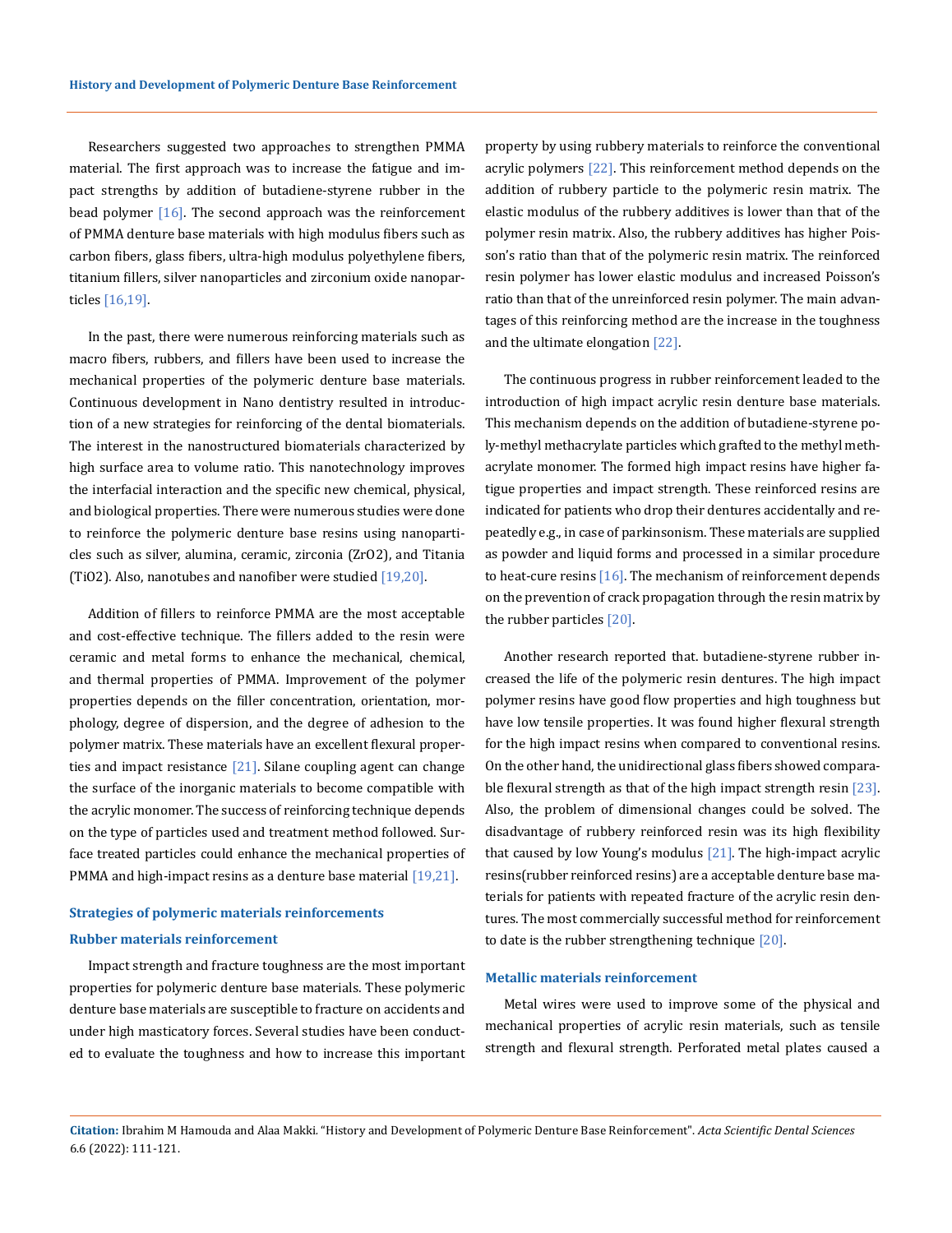higher flexural strength and flexural modulus. Heat cured acrylic resin were reinforced with stainless steel mesh indicated high impact strength. The elastic modulus. fracture load, and toughness of a complete denture were improved by using of a metal mesh. In general, the location of the metal reinforcement will affect the fracture resistance of the maxillary acrylic resin complete dentures  $[24]$ . The addition of 1% Colemanite to poly-methyl methacrylate increased the mechanical properties of PMMA. Boron reinforced acrylic resins may be the material of choice for increasing the strength of acrylic resins [25]. All metal wires were used as strengtheners increased the fracture resistance of the acrylic resin specially the semicircular metal wire  $[24]$ . Strain distribution resulting from reinforcing a maxillary denture using a thin Ni-Cr plate was determined by determining the strain distribution under occlusal loads. The use of a metal reinforcing plate resulted in a more uniform stress distribution in the palate of the maxillary denture. The stress intensity of the mid-palatal area decreased from -431 to -44 during buccal loading and from -239 to -19 during palatal loading [26]. One of the disadvantages of the metal reinforcement is, they could not bond chemically to the resin materials. Numerous works have been done to improve the bond between the metal fillers and the resin matrix such as sandblasting, silanization, and metal adhesive resins. Addition of metals as a reinforcing agents to the polymer resins have a limited values due to the unacceptable esthetics, stress concentration inside the structure, and the decreased benefits of metal wires on flexural fatigue resistance [22].

## **Alumina (Al2O3) nanoparticles reinforcement**

A nanomaterial has a dimension of a nanometer scale (1 to 100 nm). Using of alumina Al2O3 nanoparticles to reinforce PMMA powder resulted in high biocompatibility. Silane-treated aluminum nanoparticles enhanced the mechanical properties such as the flexural strength, compressive strength, toughness, and wear resistance. Alumina nanoparticles added to PMMA showed good effect on water sorption. polymerization shrinkage, and thermal conductivity. The limitation of Al2O3 reinforcement was the discoloration of the resin materials  $[27]$ . Aluminum oxide nanofillers are important compounds that could be added to the resin denture bases to improve the flexural strength. The flexural properties of the heat-cured denture base resin improved after using of 8% and 13% aluminum oxide particles. Higher flexural strength of denture base is important to the longevity of prosthesis [28]. Addition of 2.5 to 5% aluminum oxide powder were increased the degree of conversion of heat-cured acrylic resin. Aluminum oxide powder was significantly decreased both released monomer and the amount of deflection during fracture of heat-cured resin material. Aluminum oxide reinforced resin has higher flexural strength than that of the unreinforced resin. There was a high positive correlation between the degree of conversion and flexural strength of the reinforced resin materials. On the other hand, there was a negative correlation between the degree of conversion and monomer released of the reinforced specimens  $[28]$ . Al<sub>2</sub>O<sub>3</sub> particulate reinforced the resin materials, where 4%  ${\rm Al}_2{\rm O}_3$  showed higher hardness, yield strength, elastic modulus, and ultimate tensile strength. The advantages of  ${\rm Al}_2{\rm O}_3$  reinforcement were improved the compressive, flexural, impact, and tensile strengths and surface hardness and thermal properties of PMMA and decreased warpage [29]. A study concluded that addition of alumina to conventional heat cure acrylic resin, self-cure acrylic resin, and high impact heat cure acrylic resin increased the flexural strength. Enhancing the flexural strength of the acrylic resin base material resulted in higher clinical success [28].

#### **Zirconia (ZrO2) nanoparticles reinforcement**

Nanoparticles are used to increase the mechanical properties of the resins based on the principle of reduction of the filler size will improve these properties. The advantages of Zirconia reinforcement were increased flexural, compressive, and impact strengths, increased fatigue strength, hardness, fracture toughness, and increased thermal conductivity. It also may shows antifungal activity but may shows a low flexural strength values [29]. Addition of ZrO2 to PMMA increased the thermal conductivity. Using silane coupling agent (3.5%) may increased the PMMA-ZrO2 interface bonding and flexural strength. The ZrO2 nanotubes showed greater reinforcing effects when compared to ZrO2 nanoparticles but may increase the amount of water sorption [30].

#### **Titanium dioxide (TiO2) nanoparticles reinforcement**

Titanium dioxide nanoparticles increased the surface hydrophobicity and decreased the surface biomolecules that causes discoloration. The main advantages of Titanium dioxide nanoparticles were its excellent mechanical properties, pleasing color, higher stability, high biocompatibility, low cost, and acceptable antimicrobial activity. It has higher oxidizing activity under UV radiation and can decompose the organic matters and bacteria [31]. Adding TiO2 nanoparticles improved the fracture toughness, thermal conductivity, and hardness and increased the impact strength [20,31].

## **Citation:** Ibrahim M Hamouda and Alaa Makki*.* "History and Development of Polymeric Denture Base Reinforcement". *Acta Scientific Dental Sciences*  6.6 (2022): 111-121.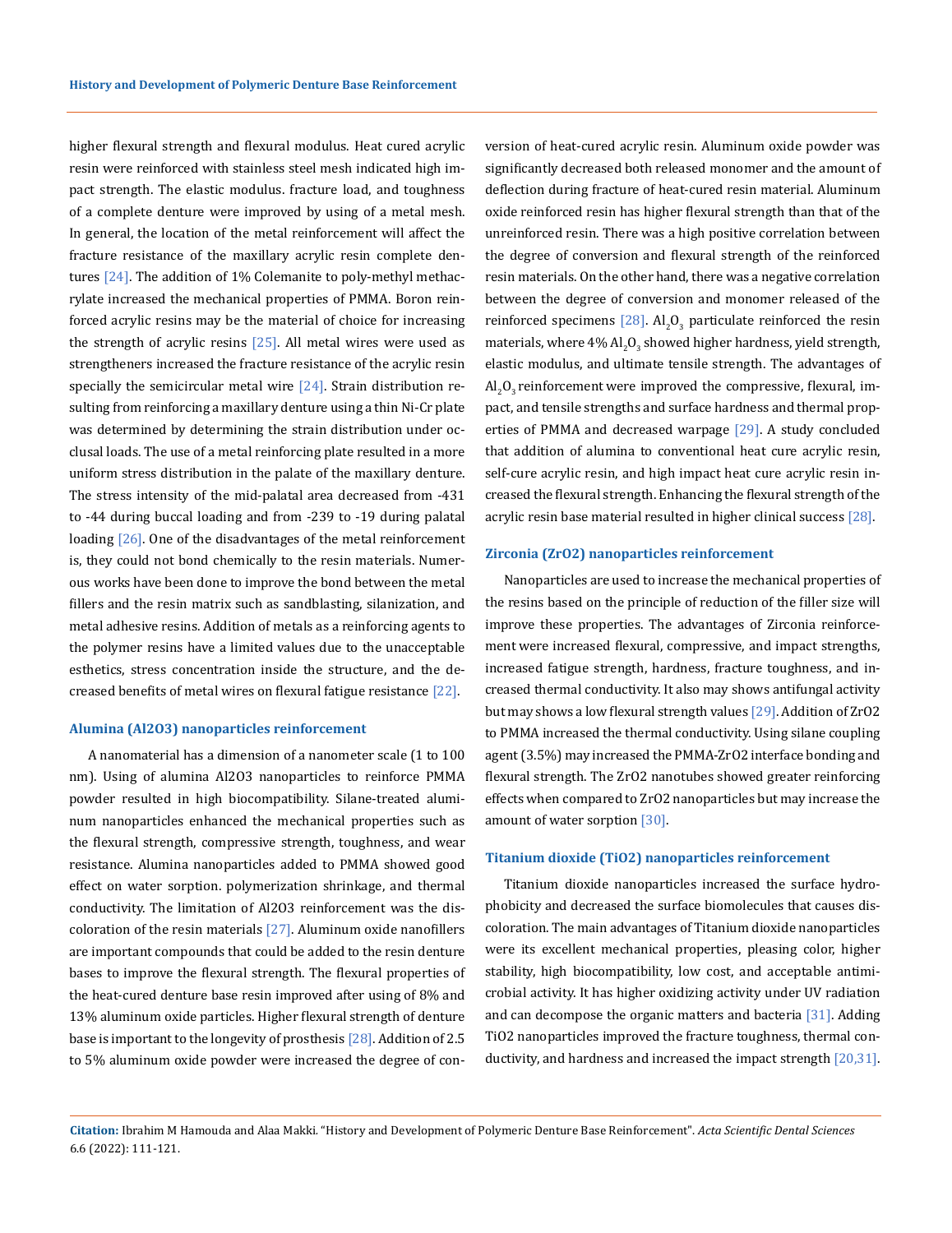The addition of silanized TiO2 nanoparticles has similar actions by increasing the surface hardness, impact, and transverse strengths. Also, they decreased water sorption and solubility [32].

The flour-apatite or apatite-coated TiO2 showed antifungal activity which inhibits the growth of Candida albicane. Due to poor wettability of TiO2 nanoparticles, titanium coupling agent is required for reinforcement of PMMA resins. The modification of PMMA resins by the addition of barium titanate as a radio pacifier decreased the fracture toughness. TiO2 nanoparticles are highly dispersed in the prepared dental resin materials, which has excellent effect on bactericidal growth of gram-positive and gram-negative bacteria and also changed the cytocompatibility of dental pulp cells [33].

#### **Silver nanoparticles reinforcement**

Silver nanoparticles has been used in different fields in medicine for many years. Because of their small size, silver nanoparticles possess physical, chemical, and biological properties different from the conventional large-sized materials. The main advantages of silver nanoparticles reinforcement for denture resins are, they have broad-spectrum antibacterial action, antifungal activity at lower concentrations and have high strength. While its main disadvantage is the discoloration of the resin materials. Because of their metallic nature, adding silver nanoparticles to PMMA resins improved the compressive strength, thermal diffusivity and thermal conductivity  $[34]$ . Because of their antimicrobial activities, silver nanoparticles prevent bacterial adherence to denture bases. Dentures containing silver nanoparticles have shown antifungal activity [33]. The incorporation of silver and graphene nanoparticles to PMMA resins increased the mechanical properties (compressive, flexural, and tensile strengths) and decreased water sorption [35]. Water sorption and solubility of the resin dentures increased by addition of nanosilver and nanogold particles to acrylic resin denture base materials depending on their concentrations [36].

#### **Other nanoparticles reinforcement**

Nanomaterials were classified according to its dimensions (1) where the three dimensions are less than 100 nm, (2) when two dimensions are less than 100 nm named as nanotubes, nanowires, and nanofibers and, (3) when one dimension is less than 100 nm named as coatings, thin films, and layers [36]. Copper nanoparticles improved the anti-fungal and antibacterial action of the resin materials. These nanoparticles improved the flexural and tensile strengths when used in small quantities. The main disadvantage of copper reinforcement is the discoloration of the resin materials. Gold nanoparticles increased flexural and thermal properties resulting in more patient comfort. Platinum nanoparticles improved the mechanical properties and provides antimicrobial action to the PMMA resins. Also, it increases the deflection during bending of the denture base resin. Nano diamonds provide increased fracture toughness, high hardness and thermal conductivity, and improved impact strength of PMMA [11].

#### **Silica reinforcement**

 The mechanical and thermal properties of PMMA were increased by addition of silica. Also, it increases the surface hardness, transverse strength, and impact strength. When the concentration of silica was increased, agglomeration of the silica particles were occurred and crack propagation was increased, which results in decreasing the hardness and fracture toughness [11]. Addition of a silica-containing nylon fibers mesh to the acrylic resin dentures resulted in increased flexural strength. The addition of untreated and surface treated silica not recommended as a method of denture strengthening method [37].

#### **Fiber's reinforcement**

## **Glass fibers**

Glass fibers were studied as a reinforcing agent for denture base PMMA since 1960s [38]. Glass fibers were added to the PMMA denture base materials in various forms (A) Chopped fibers (B) Continuous fiber (C) E-glass fibers, (D) Roving fibers, (E) Woven fibers, and (F) Glass nanofibers. Glass fiber reinforcement could increases the Vickers hardness, impact strength, flexural strength, and toughness of acrylic resin dentures. On the other hand, it decreases the fatigue strength, and denture deformation [20,39]. Glass fibers has good aesthetics and excellent polishing characteristics. Also, they resist extreme moisture and temperature [39]. Glass fibers has several drawbacks such as incomplete wetting by resin matrix which affects the strength of the resin hue to the formation of voids and air inclusions. Void formation in fiber-polymer matrix due to polymerization shrinkage and poor impregnation of fibers. Another disadvantage of nanofibers is the incomplete dispersion into the resin matrix resulting in creation of fiber bundles. These fiber bundles act as defects inside the denture base [40]. E Glass fibers

**Citation:** Ibrahim M Hamouda and Alaa Makki*.* "History and Development of Polymeric Denture Base Reinforcement". *Acta Scientific Dental Sciences*  6.6 (2022): 111-121.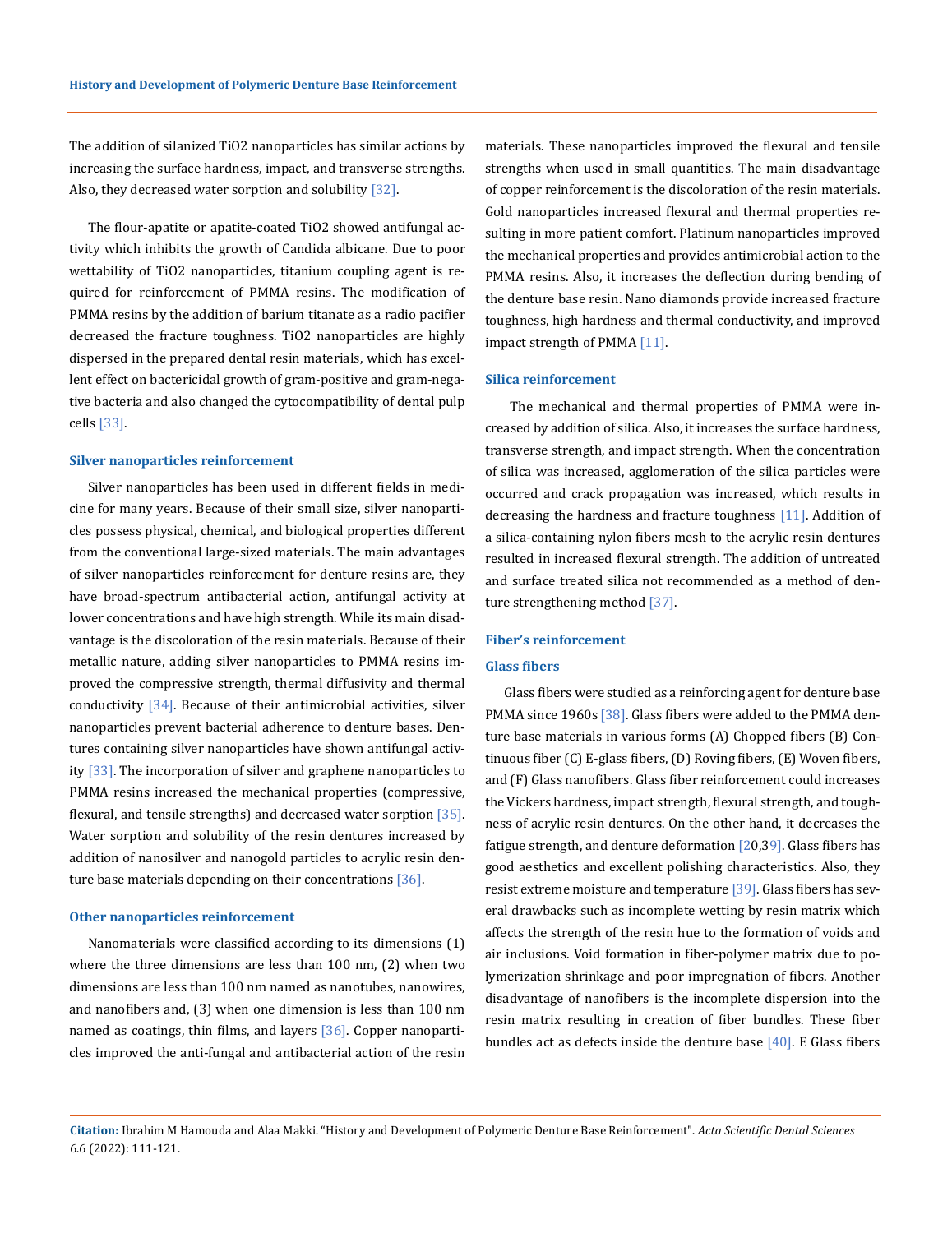are translucent thus, provide good esthetics. Because of glass fiber bonding to the resin matrix, it improves strength [41].

Benefits of fibers reinforcement could obtained from increasing the length of the fibers rather than the cross-sectional diameter. Ihe improvement in the mechanical properties depend on the morphology of the fibers (diameter and length), orientation of the fibers in the resin matrix, concentration, pre-impregnation, and silane treatment or the fibers used as continuous or discontinuous [41]. Unidirectional orientation of fibers lead to anisotropy and increased strength in one direction. Woven or multidirectional orientation lead to isotropic dispersion of the fibers and increased strength in all directions  $[42]$ . Silane treated glass fibers showed improved flexural strength, where the strength could be affected by the proportion, position of the fibers and fiber-matrix interface. The pre-impregnation of fibers with monomers showed improved wettability and adhesion inside the resin matrix  $[41]$ . Silanated fibers has increased bonding strength when compared with the untreated fibers. Presence of fluoride with glass fillers prevents microbial adhesion to PMMA denture bases but may causes surface roughness. The impact strength of acrylic denture base could be increased by addition of unidirectional or woven glass fibers  $[43]$ .

#### **Polyethylene fiber**

Polyethylene fibers improved the physical properties of acrylic resin. When they incorporated into PMMA resin dentures, they produced denture bases with improved elastic modulus in the axial direction. They exhibited several favorable properties when used as a strengthening agent for resin dentures such as low density, high ductility, natural color, and superior biocompatibility. They can be used as monofilament fibers or woven form. The adhesion of fibers to PMMA resin matrix could be enhanced when treated with electrical plasma. Plasma treatment causes etching of the fibers surfaces resulting in resin impregnation and bond mechanically to the resin matrix  $[44]$ . Polyethylene fibers increased the impact strength and modulus of elasticity and provide good esthetics. Linear drawing of polyethylene fibers caused high tensile strength, notch insensitivity and prevent cracks propagation through the fibers [45]. It has some drawbacks such as no increase in flexural strength; placement of fibers in the resin materials and its finishing are difficult [11]. Length, concentration, and orientation of the fibers has great effect on the mechanical properties of ultra-high molecular weight polyethylene reinforced PMMA acrylic resins. Fiber concentration less than 3% which treated with electrical plasma showed a significant increase in the strength [1].

#### **Carbon/Graphite fiber**

Several studies have investigated the reinforcement of acrylic resins with carbon fibers to improve the impact strength, flexural, and prevent fatigue failure. The orientations of carbon fibers include woven mat form, random, longitudinal, strand form, layered fibers, and perpendicular to the applied force. Resin materials which contain layered fibers of specific orientation showed improved resistance to the applied stresses and increased fatigue strength [34]. Impact and flexural strengths were increased and prevent fatigue failure. It has some disadvantages such as unaesthetic quality, difficult polishing and weakens the denture [15]. Carbon fibers used mainly for increasing the fatigue strength and impact strength of the PMMA resins. However, carbon fibers are difficult in handling when it was dry, so, it should be wetted with monomer to form the town of wet fiber [22]. Carbon fibers should be coated with a silane coupling agent to give strong adhesive bond between carbon fibers and PMMA resin matrix. Although carbon fibers have significant increased mechanical properties to PMMA resins, its cytotoxicity make it is not suitable for using as denture base application. Using of carbon reinforced denture base, it may cause skin irritation [46].

Placement of carbon fibers perpendicular to the direction of the applied stresses provided increased bending resistance and resistance to flexural fatigue. Carbon fiber reinforced acrylic resins showed high impact strength which could be increased by increasing the fiber length and fiber concentration in the resin denture base materials [46]. Carbon fibers are not used today because of their difficult handling properties, difficultly in polishing, unacceptable esthetics due to its black color, and possibility of toxicity [22].

#### **Aramid fiber**

The aramid fiber commercially named Kevlar fiber, and structurally, it is an organic material such as poly-paraphenylene terephthalamide which has the chemical formula(-CO-C6H4-CO-NH-C6H4-NH-) n  $[34]$ . Kevlar fibers are more popular because they provide excellent mechanical properties than E-glass and nylon fibers. Poly-aramid fibers have high wettability when compared to carbon fibers because they do not require coupling agent treat-

**Citation:** Ibrahim M Hamouda and Alaa Makki*.* "History and Development of Polymeric Denture Base Reinforcement". *Acta Scientific Dental Sciences*  6.6 (2022): 111-121.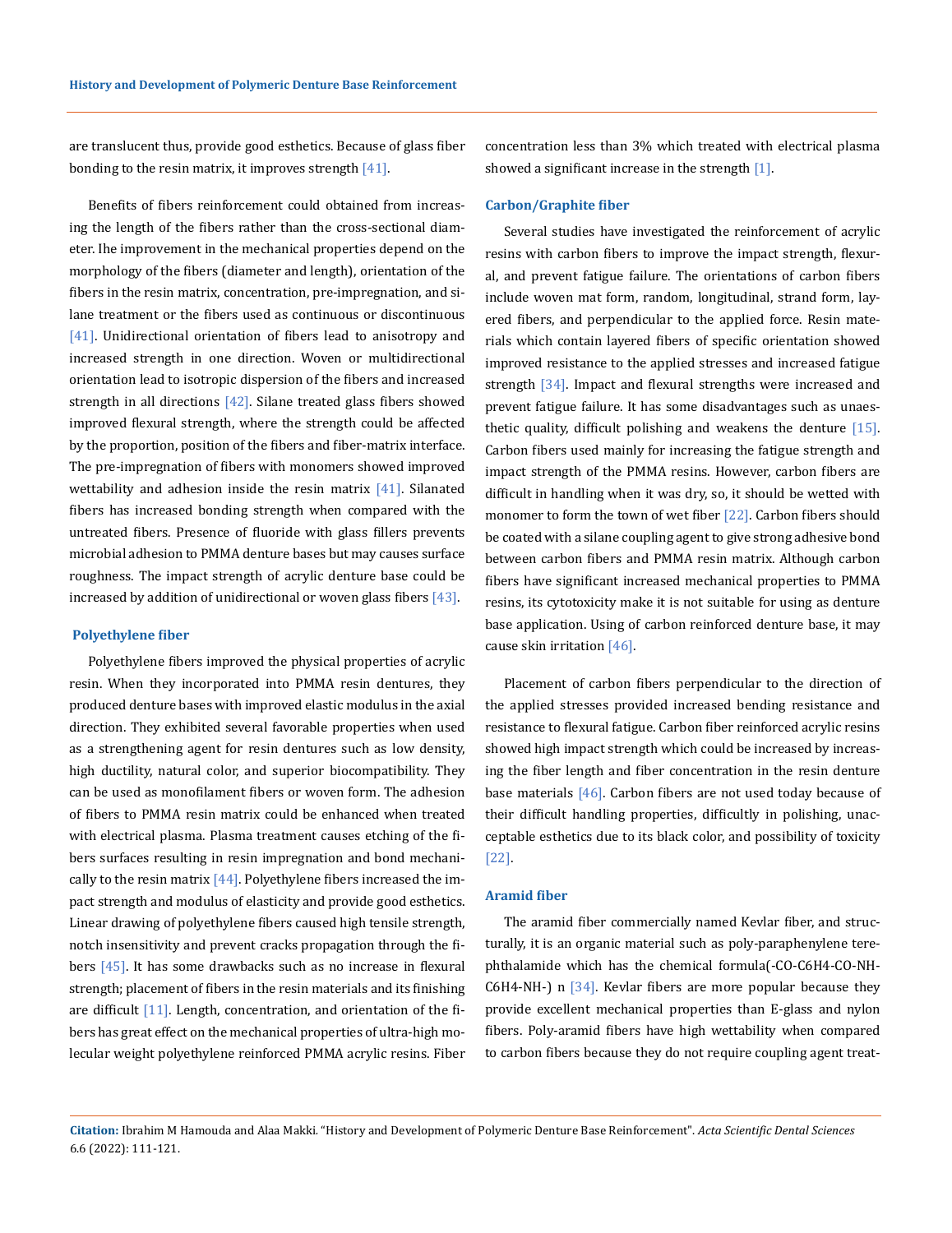ment. Incidence of a crack at the site of fiber reinforcement in the denture bases was less with Kevlar fibers. Kevlar fibers produced denture bases with increased modulus of elasticity and high tensile strength. Acrylic resin restorations reinforced with fiber content up to 2% and with unidirectional orientation exhibited higher fatigue resistance and impact strength  $[47]$ . It has unaesthetic quality, and polishing is difficult  $[11]$ . Hardness of denture base resins reinforced with aramid fibers were decreased by increasing fiber concentration. Also, aramid fibers reinforced dentures was biocompatible because they have no toxicity. These fibers are not used extensively because of its yellow color. Exposed fibers at the surface of the resin dentures lead to surface roughness resulting in difficulty in polishing. The adhesion between these fibers and resin matrix was poor as reported by several literatures [45,46].

#### **Polypropylene fiber**

The impact strength of PMMA resins was increased by reinforcement with poly- propylene fiber either untreated or surface treated. When the fibers were treated with plasma resulted in the highest impact strength. Silanization of the fibers increased the impact, transverse, and tensile, strengths, while wear resistance was significantly decreased [29].

#### **Polyamide fiber**

Polyamide fiber includes both Nylon and Aramid fibers. Aramid fiber- reinforced denture base resin was biocompatible, increased flexural strength and elastic modulus. Nylon fiber increased the fracture resistance and resistance to continuous application of stresses [29]. Aramid fibers decreased the hardness and it has yellow color which affect the resin color [11]. Polyamide fibers showed best wettability to the resin matrix, so using of coupling agent is not necessary but mechanical properties were improved [1]. On the other hand, these fibers have poor aesthetic quality due to its yellowish color. Also, fibers exposure on the surface of the restoration causes irritation to patient's tissues, difficulty in finishing and polishing [22].

 Polyamide fibers are based chemically on the aliphatic chains. These fibers have several advantages such as high shock resistance and ability of repeated stressing. Water absorption by these fibers will affects the mechanical properties. Nylon-reinforced resin denture bases displayed higher fracture resistance than PMMA resin  $[48]$ . Adding nylon fibers to the resin materials improved the flexural strength [8], improved structural elasticity, and fracture resistance. Polyamide denture bases has good fracture resistance but with lower elastic modulus than that of PMMA resin materials. The aramid fibers have high resistance to impact forces and excellent wettability when compared to carbon fibers. Polyamide fibers require modification to produce better properties than that of PMMA resin materials [48].

#### **Hydroxyapatite fibers**

Addition of hydroxyapatite nanofibers to a resin polymer at low concentration can enhance their mechanical properties. They have some drawbacks such as incomplete dispersion inside the resin matrix that results in the formation of bundles which may become as defects in the resin matrix  $[40]$ . Incorporation of HA fillers into PMMA resin produced higher mechanical properties including flexural strength and elastic modulus. The mechanical properties of denture base materials reinforced with hydroxyapatite nanofibers could be minimal because of the poor compatibility between the PMMA resin matrix and these fibers [29].

#### **Polyacrylonitrile and PMMA nanofibers**

PMMA nanofibers could be surrounded by a dental resin matrix. After curing, the linear PMMA chains were interpenetrated and entangled with the cross-linked resin matrix. Also, a strong interfacial bonding between the nanofibers and the resin matrix was produced. It has been reported that sever reduction in fiber diameter size to the nanometer scale causes increasing in the elastic modulus, strength, and toughness. Fibers are the preferred reinforcing materials when compared with the particles because they provide a larger area for load transfer and improve the toughening mechanisms such as fiber pullout and fiber bridging [49].

 The disadvantage for the use of nano fibers as a reinforcing material is the improper wetting by resin matrix, which results in reduction of strength due to air inclusion and voids. Another disadvantage of nano fibers is incomplete dispersion into the resin matrix which results in the formation of bundles. These bundles may act as defects which negatively affect the mechanical properties of the resin matrix and the resulting resin materials [40].

## **Natural fibers**

Natural fibers were used to reinforce the resin materials such as vegetable fiber (ramie fiber) and oil palm empty fruit bunch (OPEFB). OPEFB fibers improved the flexural modulus and flexural strength of acrylic resin. Short ramie fiber improved the flexural

**Citation:** Ibrahim M Hamouda and Alaa Makki*.* "History and Development of Polymeric Denture Base Reinforcement". *Acta Scientific Dental Sciences*  6.6 (2022): 111-121.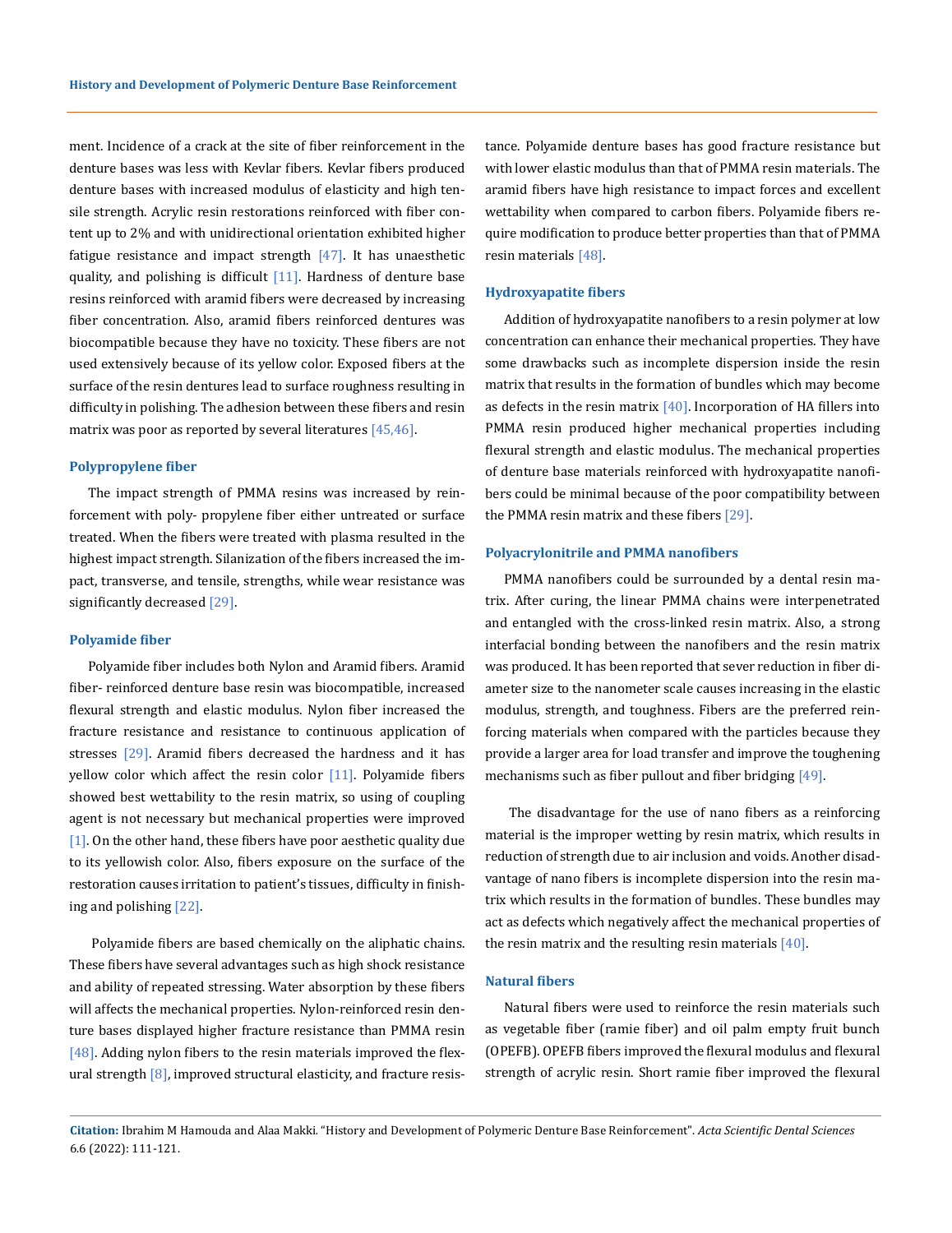modulus of the resins when compared with conventional materials. On the other hand, its flexural strength is decreased due to weak interfacial bonding. The disadvantage of these fibers was it supplied in a long form, which requires greater work such as cutting and preparation [50].

#### **Hybrid reinforcement**

 The combination between different metal oxides fibers, and ceramics, different fibers, and fibers with metal oxides, or ceramic materials. Hybrid fiber strengthening were improved the toughness and flexural strength of the acrylic resin materials. Incorporation of metal oxides and ceramics provide similar results to PMMA. It has antibacterial activity without tissues cytotoxicity. A combination of fibers and other fillers also improved the impact strength, hardness, thermal conductivity, and surface roughness, as well as fatigue and compressive strengths [51].

## **Conclusions**

The resin dentures are exposed in the oral cavity to a variety of affecting factors such as forces of mastication, interaction with the oral fluids and different beverages. PMMA resin material were used for a longer time in denture construction. Although these resins exhibiting many favorable properties, they could not be considered as an ideal material due the low strength. Several attempts have been done to improve the properties of acrylic materials used for denture construction. A higher compressive, tensile, impact, and flexural strengths, were improved by structural changes in PMMA, incorporation of different additives such as platelets, wires, micro or nano fibers and other fillers, or hybrid materials. The new era of nanosciences gives a new perspective in the improvement of PMMA resins used in the field of dentistry. Based on this review it can be concluded that: Glass fibers increased the mechanical properties of the resin polymers. Natural fibers and vegetable fibers could be used, but further studies are required. Silane coupling agents play an important role in enhancing the bonding between fillers and the resin matrix resulting in improved properties. Hybrid fillers, hybrid fibers, or hybrid fibers and fillers may significantly improve resin properties.

## **Bibliography**

1. Alla RK., *et al.* ["Influence of Fiber Reinforcement on the Prop](https://www.researchgate.net/publication/235351596_Influence_of_Fiber_Reinforcement_on_the_Properties_of_Denture_Base_Resins)[erties of Denture Base Resins".](https://www.researchgate.net/publication/235351596_Influence_of_Fiber_Reinforcement_on_the_Properties_of_Denture_Base_Resins) Journal of Biomaterials and [Nanobiotechnology 4.1 \(2013\): 91-97.](https://www.researchgate.net/publication/235351596_Influence_of_Fiber_Reinforcement_on_the_Properties_of_Denture_Base_Resins)

- 2. Alla RK., *et al.* ["Conventional and Contemporary polymers for](https://www.researchgate.net/publication/281998639_Conventional_and_Contemporary_polymers_for_the_fabrication_of_denture_prosthesis_part_I_-_Overview_composition_and_properties) [the fabrication of denture prosthesis: part I - Overview, com](https://www.researchgate.net/publication/281998639_Conventional_and_Contemporary_polymers_for_the_fabrication_of_denture_prosthesis_part_I_-_Overview_composition_and_properties)position and properties". *[International Journal of Applied Den](https://www.researchgate.net/publication/281998639_Conventional_and_Contemporary_polymers_for_the_fabrication_of_denture_prosthesis_part_I_-_Overview_composition_and_properties)tal Sciences* [1.4 \(2015\): 82-89.](https://www.researchgate.net/publication/281998639_Conventional_and_Contemporary_polymers_for_the_fabrication_of_denture_prosthesis_part_I_-_Overview_composition_and_properties)
- 3. [Meng TR and Latta MA. "Physical Properties of Four Acrylic](https://pubmed.ncbi.nlm.nih.gov/16299611/) Denture Base Resins". *[The Journal of Contemporary Dental](https://pubmed.ncbi.nlm.nih.gov/16299611/) Practice* [6.4 \(2005\): 93-100.](https://pubmed.ncbi.nlm.nih.gov/16299611/)
- 4. [Price CA. "A history of dental polymers".](https://pubmed.ncbi.nlm.nih.gov/8611309/) *Australian Prosth[odontic Journal](https://pubmed.ncbi.nlm.nih.gov/8611309/)* 8 (1994): 47-54.
- 5. [Rueggeberg FA. "From vulcanite to vinyl, a history of resins](https://pubmed.ncbi.nlm.nih.gov/12011846/) in restorative dentistry". *[Journal of Prosthetic Dentistry](https://pubmed.ncbi.nlm.nih.gov/12011846/)* 87.4 [\(2002\): 364-379.](https://pubmed.ncbi.nlm.nih.gov/12011846/)
- 6. Khindria S., *et al.* ["Evolution of denture base materials".](https://www.j-ips.org/article.asp?issn=0972-4052;year=2009;volume=9;issue=2;spage=64;epage=69;aulast=Khindria) *The [Journal of Indian Prosthodontic Society](https://www.j-ips.org/article.asp?issn=0972-4052;year=2009;volume=9;issue=2;spage=64;epage=69;aulast=Khindria)* 9.2 (2009): 64-69.
- 7. Yunus N., *et al.* ["A Comparative Study of Polyamide and PMMA](https://www.tandfonline.com/doi/abs/10.1080/00914037.2011.610047) [Denture Base Biomaterials: I. Thermal, Mechanical, and Dy](https://www.tandfonline.com/doi/abs/10.1080/00914037.2011.610047)namic Mechanical Properties". *[Journal of Oral Rehabilitation](https://www.tandfonline.com/doi/abs/10.1080/00914037.2011.610047)* [32 \(2005\): 65-69.](https://www.tandfonline.com/doi/abs/10.1080/00914037.2011.610047)
- 8. John J., *et al.* ["Flexural strength of heat-polymerized polymeth](https://www.sciencedirect.com/science/article/abs/pii/S0022391301431258)[yl methacrylate denture resin reinforced with glass, aramid,](https://www.sciencedirect.com/science/article/abs/pii/S0022391301431258) or nylon fibers". *[Journal of Prosthetic Dentistry](https://www.sciencedirect.com/science/article/abs/pii/S0022391301431258)* 86.4 (2001): [424-427.](https://www.sciencedirect.com/science/article/abs/pii/S0022391301431258)
- 9. [Kohli S and Bhatia S. "Polyamides in dentistry".](http://asnanportal.com/images/PDF_file/Polyamides%20in%20Dentistry.pdf) *International [Journal of Scientific Study](http://asnanportal.com/images/PDF_file/Polyamides%20in%20Dentistry.pdf)* 1.1 (2013): 20-25.
- 10. Sheng TJ., *et al.* ["Review on poly-methyl methacrylate as den](https://www.researchgate.net/publication/332867942_Review_on_poly-methyl_methacrylate_as_denture_base_materials)ture base materials". *[Malaysian Journal of Microscopy](https://www.researchgate.net/publication/332867942_Review_on_poly-methyl_methacrylate_as_denture_base_materials)* 14.1 [\(2018\): 1-16.](https://www.researchgate.net/publication/332867942_Review_on_poly-methyl_methacrylate_as_denture_base_materials)
- 11. Prajwala N., *et al.* ["Denture base reinforcing materials A re](https://www.researchgate.net/publication/342180943_Denture_base_reinforcing_materials_-_A_review)view". *[IP Annals of Prosthodontics and](https://www.researchgate.net/publication/342180943_Denture_base_reinforcing_materials_-_A_review) Restorative Dentistry* 6.2 [\(2020\): 52-59.](https://www.researchgate.net/publication/342180943_Denture_base_reinforcing_materials_-_A_review)
- 12. [Hamouda IM and Gomaa Faramay AM. "One Year Water Stor](https://austinpublishinggroup.com/dentistry/fulltext/jd-v5-id1095.php)[age Flexural Properties of Vertex Thermosens](https://austinpublishinggroup.com/dentistry/fulltext/jd-v5-id1095.php) *vs* Conventional Denture Base Materials". *[Austin Journal of Dentistry](https://austinpublishinggroup.com/dentistry/fulltext/jd-v5-id1095.php)* 5.1 [\(2018\): 1-4.](https://austinpublishinggroup.com/dentistry/fulltext/jd-v5-id1095.php)
- 13. [Hamouda IM and Lamfon H. "Maxillary denture flange and](https://pubmed.ncbi.nlm.nih.gov/30418169/)  [occlusal discrepancies of Vertex ThermoSens in comparison](https://pubmed.ncbi.nlm.nih.gov/30418169/)

**Citation:** Ibrahim M Hamouda and Alaa Makki*.* "History and Development of Polymeric Denture Base Reinforcement". *Acta Scientific Dental Sciences*  6.6 (2022): 111-121.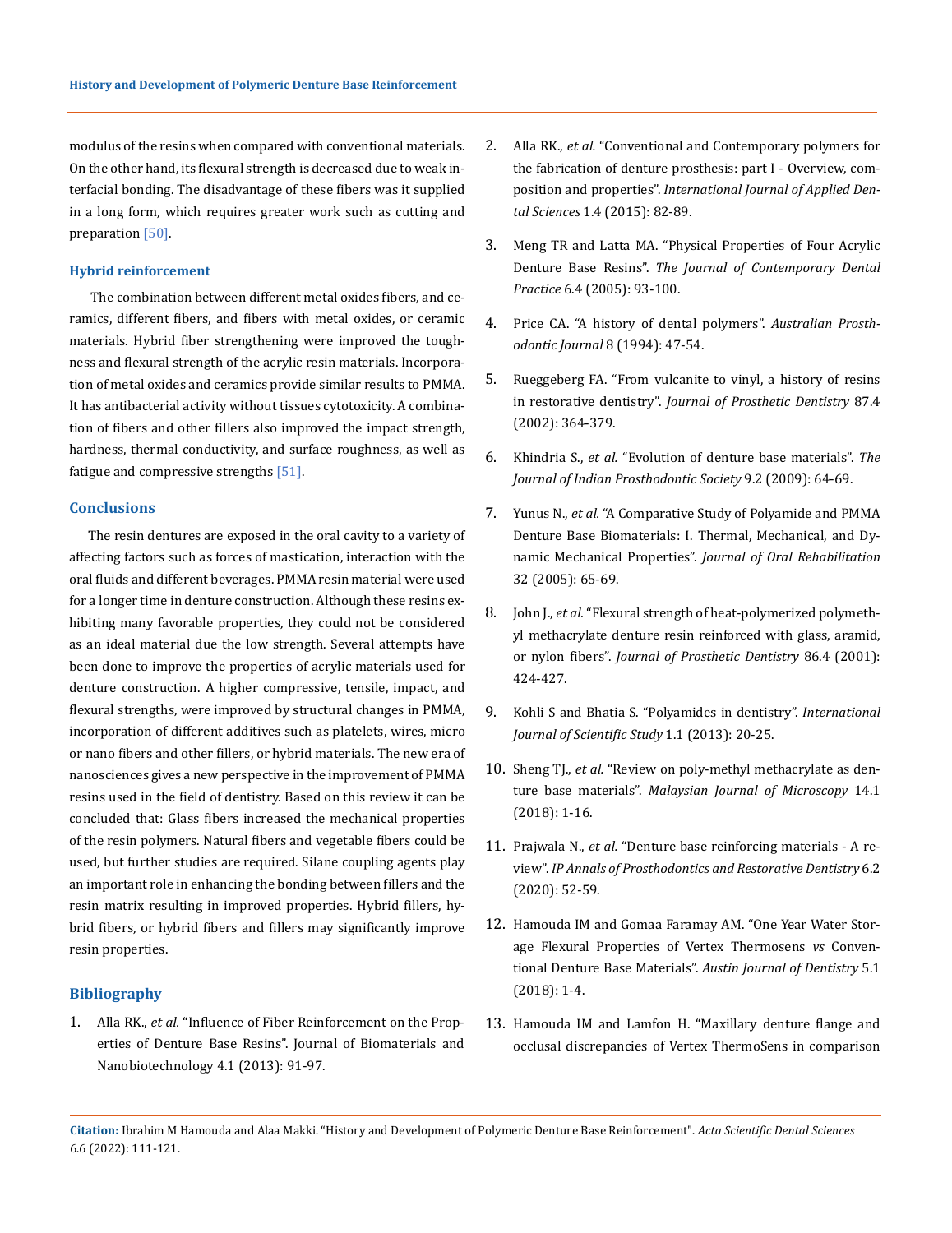[with conventional heat-cured denture base materials".](https://pubmed.ncbi.nlm.nih.gov/30418169/) *JBR* [33.2 \(2019\): 139-144.](https://pubmed.ncbi.nlm.nih.gov/30418169/)

- 14. Rout A., *et al.* "An *in vitro* [study to compare the transverse](https://pubmed.ncbi.nlm.nih.gov/24025885/) [strength of thermopressed and conventional compression](https://pubmed.ncbi.nlm.nih.gov/24025885/)[molded polymethylmethacrylate polymers".](https://pubmed.ncbi.nlm.nih.gov/24025885/) *Indian Journal of Dental Research* [24.3 \(2013\): 356-362.](https://pubmed.ncbi.nlm.nih.gov/24025885/)
- 15. [Zafar MS. "Prosthodontic Applications of Polymethyl Methac](https://pubmed.ncbi.nlm.nih.gov/33049984/)[rylate \(PMMA\): An Update".](https://pubmed.ncbi.nlm.nih.gov/33049984/) *Polymers* 12 (2020): 2299-2334.
- 16. Al Helal A., *et al.* ["Comparison of retention between maxillary](https://pubmed.ncbi.nlm.nih.gov/27765399/) [milled and conventional denture bases: A clinical study".](https://pubmed.ncbi.nlm.nih.gov/27765399/) *Jour[nal of Prosthetic Dentistry](https://pubmed.ncbi.nlm.nih.gov/27765399/)* 117.2 (2017): 233-238.
- 17. Goodacre CJ., *et al.* ["CAD/CAM fabricated complete dentures:](https://pubmed.ncbi.nlm.nih.gov/22230914/) [concepts and clinical methods of obtaining required morpho](https://pubmed.ncbi.nlm.nih.gov/22230914/)logical data". *[Journal of Prosthetic Dentistry](https://pubmed.ncbi.nlm.nih.gov/22230914/)* 107.1 (2012): 34- [46.](https://pubmed.ncbi.nlm.nih.gov/22230914/)
- 18. Al-Dwairi ZN., *et al.* ["A Comparison of the Flexural and Impact](https://pubmed.ncbi.nlm.nih.gov/29896904/) [Strengths and Flexural Modulus of CAD/CAM and Convention](https://pubmed.ncbi.nlm.nih.gov/29896904/)[al Heat-Cured Polymethyl Methacrylate \(PMMA\)".](https://pubmed.ncbi.nlm.nih.gov/29896904/) *Journal of Prosthodontics* [29.4 \(2020\): 341-349.](https://pubmed.ncbi.nlm.nih.gov/29896904/)
- 19. Naji A., *et al.* ["Recent advances and future perspectives for re](https://www.researchgate.net/publication/323689264_Recent_Advances_and_Future_Perspectives_for_Reinforcement_of_Polymethyl_methacrylate_Denture_Base_Materials_A_Literature_Review)[inforcement of poly \(methyl methacrylate\) denture base ma](https://www.researchgate.net/publication/323689264_Recent_Advances_and_Future_Perspectives_for_Reinforcement_of_Polymethyl_methacrylate_Denture_Base_Materials_A_Literature_Review)terials: A literature review". *[Journal of Dental Biomaterial](https://www.researchgate.net/publication/323689264_Recent_Advances_and_Future_Perspectives_for_Reinforcement_of_Polymethyl_methacrylate_Denture_Base_Materials_A_Literature_Review)* 5.1 [\(2018\): 490-502.](https://www.researchgate.net/publication/323689264_Recent_Advances_and_Future_Perspectives_for_Reinforcement_of_Polymethyl_methacrylate_Denture_Base_Materials_A_Literature_Review)
- 20. [Hamouda IM and Beyari MM. "Addition of glass fibers and](https://pubmed.ncbi.nlm.nih.gov/24603926/)  [titanium dioxide nanoparticles to the acrylic resin denture](https://pubmed.ncbi.nlm.nih.gov/24603926/) [base material: Comparative study with the conventional and](https://pubmed.ncbi.nlm.nih.gov/24603926/) high impact types". *[Oral Health and Dental Management](https://pubmed.ncbi.nlm.nih.gov/24603926/)* 13.1 [\(2014\): 107-112.](https://pubmed.ncbi.nlm.nih.gov/24603926/)
- 21. [Rajul V and Romesh S. "Denture Base Materials: Some Rele](https://www.sciforschenonline.org/journals/dentistry/IJDOH-1-126.php)[vant Properties and their Determination".](https://www.sciforschenonline.org/journals/dentistry/IJDOH-1-126.php) *International Jour[nal of Oral and Dental Health](https://www.sciforschenonline.org/journals/dentistry/IJDOH-1-126.php)* 1.4 (2015): 1-3.
- 22. Jagger DC., *et al.* ["The reinforcement of dentures". Journal of](https://pubmed.ncbi.nlm.nih.gov/10194725/) [Oral Rehabilitation 26.3 \(1999\): 185-194.](https://pubmed.ncbi.nlm.nih.gov/10194725/)
- 23. Vojvodic D., *et al.* ["Comparison of Flexural Strength between](https://pubmed.ncbi.nlm.nih.gov/19160624/) [Fiber-Reinforced Polymer and High-Impact Strength Resin".](https://pubmed.ncbi.nlm.nih.gov/19160624/) *Military Medicine* [173.10 \(2008\): 1023-1030.](https://pubmed.ncbi.nlm.nih.gov/19160624/)
- 24. [Mallikarjuna MHB.,](https://pubmed.ncbi.nlm.nih.gov/26124604/) *et al.* "Effect of Reinforcement Using Stain[less Steel Mesh, Glass Fibers, and Polyethylene on the Impact](https://pubmed.ncbi.nlm.nih.gov/26124604/) [Strength of Heat Cure](https://pubmed.ncbi.nlm.nih.gov/26124604/) Denture Base Resin - An *In Vitro* Study". *[Journal of International Oral Health](https://pubmed.ncbi.nlm.nih.gov/26124604/)* 7.6 (2015): 71-79.
- 25. Özdemir AK., *et al.* ["Effects of boron on the mechanical proper](https://pubmed.ncbi.nlm.nih.gov/33937762/)[ties of polymethylmethacrylate denture base material".](https://pubmed.ncbi.nlm.nih.gov/33937762/) *Euro[pean Oral Research](https://pubmed.ncbi.nlm.nih.gov/33937762/)* 55.1 (2021): 45-53.
- 26. Kawano F., *et al.* ["Reinforcing Effect of a Ni-Cr Alloy Plate on](https://pubmed.ncbi.nlm.nih.gov/1811625/)  an Acrylic Resin Denture Base". *[The International Journal of](https://pubmed.ncbi.nlm.nih.gov/1811625/) Prosthodontics* [4.4 \(1991\): 327-331.](https://pubmed.ncbi.nlm.nih.gov/1811625/)
- 27. [Jasim BS and Ismail IJ. "The effect of silanized alumina nano](https://www.researchgate.net/publication/327884042_The_Effect_of_Silanized_Alumina_Nano-Fillers_Addition_on_Some_Physical_and_Mechanical_Properties_of_Heat_Cured_Polymethyl_Methacrylate_Denture_Base_Material)[fillers addition on some physical and mechanical properties of](https://www.researchgate.net/publication/327884042_The_Effect_of_Silanized_Alumina_Nano-Fillers_Addition_on_Some_Physical_and_Mechanical_Properties_of_Heat_Cured_Polymethyl_Methacrylate_Denture_Base_Material)  [heat cured polymethyl methacrylate denture base material".](https://www.researchgate.net/publication/327884042_The_Effect_of_Silanized_Alumina_Nano-Fillers_Addition_on_Some_Physical_and_Mechanical_Properties_of_Heat_Cured_Polymethyl_Methacrylate_Denture_Base_Material) *[Journal of Baghdad College of Dentistry](https://www.researchgate.net/publication/327884042_The_Effect_of_Silanized_Alumina_Nano-Fillers_Addition_on_Some_Physical_and_Mechanical_Properties_of_Heat_Cured_Polymethyl_Methacrylate_Denture_Base_Material)* 26.2 (2014): 18-23.
- 28. [Hamouda IM and Makki A. "Effect of aluminum oxide powder](https://www.researchgate.net/publication/257736617_Effects_of_aluminum_oxide_addition_on_the_flexural_strength_surface_hardness_and_roughness_of_heat-polymerized_acrylic_resin) [reinforcement on degree of conversion, monomer release and](https://www.researchgate.net/publication/257736617_Effects_of_aluminum_oxide_addition_on_the_flexural_strength_surface_hardness_and_roughness_of_heat-polymerized_acrylic_resin)  [flexural strength of heat-cured acrylic resin".](https://www.researchgate.net/publication/257736617_Effects_of_aluminum_oxide_addition_on_the_flexural_strength_surface_hardness_and_roughness_of_heat-polymerized_acrylic_resin) *Biomedical Re[search and Clinical Reviews](https://www.researchgate.net/publication/257736617_Effects_of_aluminum_oxide_addition_on_the_flexural_strength_surface_hardness_and_roughness_of_heat-polymerized_acrylic_resin)* 1.3 (2020): 1-5.
- 29. Gad M., *et al.* ["PMMA denture base material enhancement: a](https://www.ncbi.nlm.nih.gov/pmc/articles/PMC5440038/) [review of fiber, filler, and nanofiller addition".](https://www.ncbi.nlm.nih.gov/pmc/articles/PMC5440038/) *International [Journal of Nanomedicine](https://www.ncbi.nlm.nih.gov/pmc/articles/PMC5440038/)*12 (2017): 3801-3812.
- 30. Bian YM., *et al.* ["Influence of different amount of silane cou](https://pubmed.ncbi.nlm.nih.gov/17660924/)[pling agent on the flexural strength of PMMA/nanometer ZrO2](https://pubmed.ncbi.nlm.nih.gov/17660924/)  composites". *[Shanghai Journal of Stomatology](https://pubmed.ncbi.nlm.nih.gov/17660924/)* 16.3 (2005): [319-323.](https://pubmed.ncbi.nlm.nih.gov/17660924/)
- 31. Elsaka SE., *et al.* ["Titanium dioxide nanoparticles addition to a](https://pubmed.ncbi.nlm.nih.gov/21651955/)  [conventional glass-ionomer restorative: Influence on physical](https://pubmed.ncbi.nlm.nih.gov/21651955/)  [and antibacterial properties".](https://pubmed.ncbi.nlm.nih.gov/21651955/) *Journal of Dentistry* 39.9 (2011): [589-598.](https://pubmed.ncbi.nlm.nih.gov/21651955/)
- 32. [Alwan SA and Alameer SS. "The effect of the addition of si](https://jbcd.uobaghdad.edu.iq/index.php/jbcd/article/view/639)[lanized nano titania fillers on some physical and mechanical](https://jbcd.uobaghdad.edu.iq/index.php/jbcd/article/view/639)  [properties of heat cured acrylic denture base materials".](https://jbcd.uobaghdad.edu.iq/index.php/jbcd/article/view/639) *Jour[nal of Baghdad College of Dentistry](https://jbcd.uobaghdad.edu.iq/index.php/jbcd/article/view/639)* 27.1 (2015): 1-12.
- 33. Shibata T., *et al.* ["Antifungal effect of acrylic resin containing](https://pubmed.ncbi.nlm.nih.gov/17694755/) [apatite-coated TiO2 photocatalyst".](https://pubmed.ncbi.nlm.nih.gov/17694755/) *Dental Materials Journal* [26.3 \(2007\): 437-444.](https://pubmed.ncbi.nlm.nih.gov/17694755/)

**Citation:** Ibrahim M Hamouda and Alaa Makki*.* "History and Development of Polymeric Denture Base Reinforcement". *Acta Scientific Dental Sciences*  6.6 (2022): 111-121.